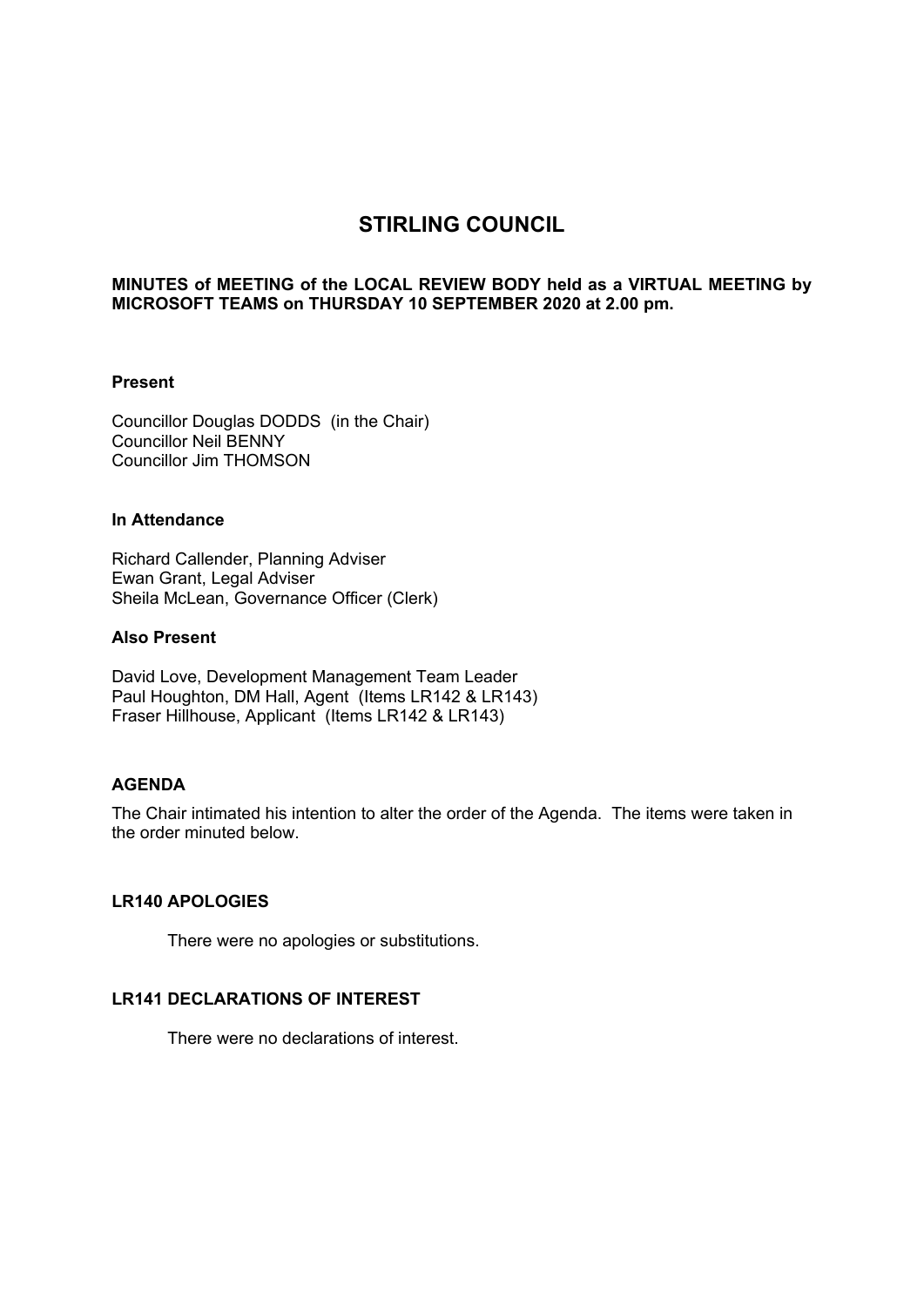## **LR142 APPLICATION FOR REVIEW ERECTION OF DWELLING HOUSE AND GARAGE (PLOT 1) LAND BETWEEN CRAIGIEBARNS AND LARNE COTTAGE, FORE ROAD, KIPPEN – FRASER HILLHOUSE APPLICATION NO: 19/00751/PPP HEARING**

Members welcomed Fraser Hillhouse, Applicant and Paul Houghton, Agent to the Meeting.

At its meeting held on 27 July 2020, Members considered a Notice of Review submitted by the Applicant's Agent, seeking a review of the decision by the Appointed Officer of the Council to refuse planning permission for the erection of a dwelling house and garage (Plot 1) at Fore Road, Kippen.

At that meeting, the Local Review Body agreed:-

- 1. that there was insufficient information before it to decide the matter without further procedure;
- 2. that a Hearing take place to consider the following matters:
	- to consider definitions and interpretations of policy wording and guidance relevant to this review, as set out in the Stirling Local Development Plan Policy 2.10 Housing in the Countryside and SG Housing in the Countryside (adopted May 2020), with particular reference to:-

i) Para 1.5 of the SG which refers to proposals leading to coalescence with existing settlements, and

ii) Para 2.12 of the SG which refers to infill development;

- to invite the Applicant to explain and justify the claim of exceptional circumstances referred to in para. 1.5 of the SG relating to the application;
- 3. that the matter be duly referred to a future meeting of the Local Review Body.

The Chair outlined the procedure for a Hearing. It was noted that presentations from the Planning Adviser and the Applicant and his Agent would cover both this and the following item, as the proposals and issues were the same for each. The Chair advised that an objector to the application had been invited to the Hearing but had confirmed he was content that his views were set out in the submissions already made.

The Planning Adviser described the proposal, the reasons for the Appointed Officer's decision and the grounds for the Notice of Review, and answered a number of questions from Members. He provided a visual presentation which included location, site and elevation plans and photographs of the site.

Members were advised that, since the officer decision had been taken, the Council had formally adopted Supplementary Guidance Housing in the Countryside (May 2020), against which the application should be assessed. The Planning Adviser highlighted matters of particular relevance to this Application.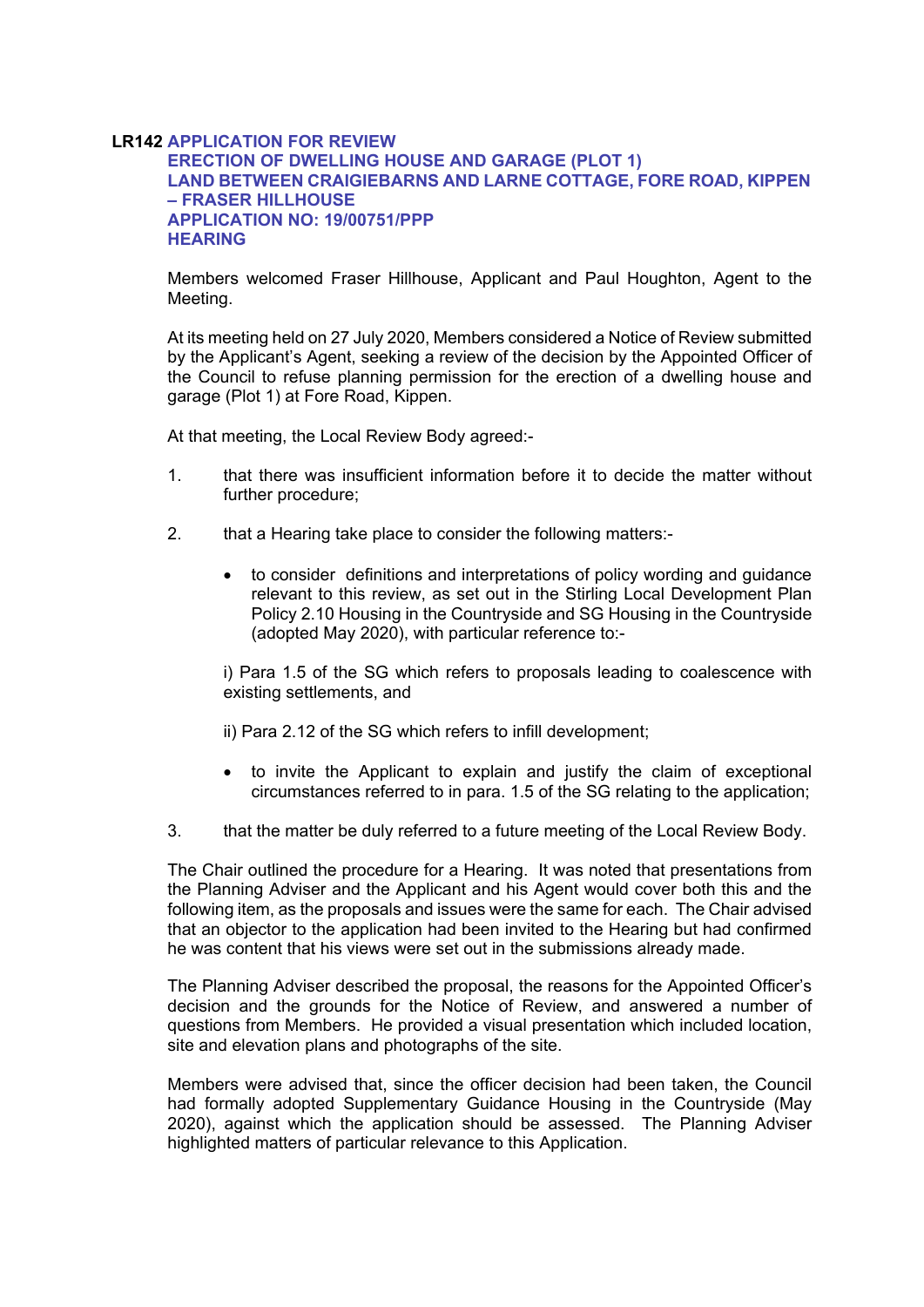# Agent

Paul Houghton, Agent for the Applicant, spoke in support of the application for review and the Hearing Statement which had been issued with the Agenda.

Mr Houghton addressed in turn the questions set by Members in their request for a Hearing.

He referred Members to the diagrams set out on pages 67 and 105 of the Agenda, and suggested that the proposals represented a unique opportunity for a small development on the edge of Kippen. The site had not been considered important enough to be included in the Conservation Area.

Further, the Applicant was a local builder and planned to use local sub-contractors. The development would allow two new families to move into the area, helping to support local services and facilities.

It was considered that the proposals complied with Paragraph 2.12 of the Supplementary Guidance as regards infill development and that the Council would be able to control the scale of the proposed dwellings by means of planning conditions.

## Applicant

Fraser Hillhouse echoed the views put forward by his Agent and highlighted that the proposed site was only a small area of the farm. The development would support both the farm and the village.

The Chair thanked Mr Houghton and Mr Hillhouse for their statements and opened the meeting for questions and debate.

Councillor Neil Benny, having moved to grant the application but failing to find a seconder, requested that his dissent be recorded.

## **Decision**

The Local Review Body agreed:-

- 1. that there was sufficient information before it to decide the matter without further procedure;
- 2. that, having considered the Notice of Review and other supporting documents and Hearing Statement submitted by the Applicant and the other papers submitted by the Planning Authority, and having regard to the whole circumstances, to refuse the review, for the following reasons:-
	- 1. In the opinion of the Planning Authority, this proposal fails to comply with Policy 2.10 of the Local Development Plan, Supplementary Guidance 10 - Housing in the Countryside or Supplementary Guidance: Housing in the Countryside, since the proposal does not constitute a site located within a Building Cluster or form an infill circumstance, and would lead to coalescence. Further, there has been no justification provided indicating a specific locational need for a dwellinghouse at this location. The site is not considered to be 'Brownfield Land' as there are no former buildings on the site and it is not significantly degraded.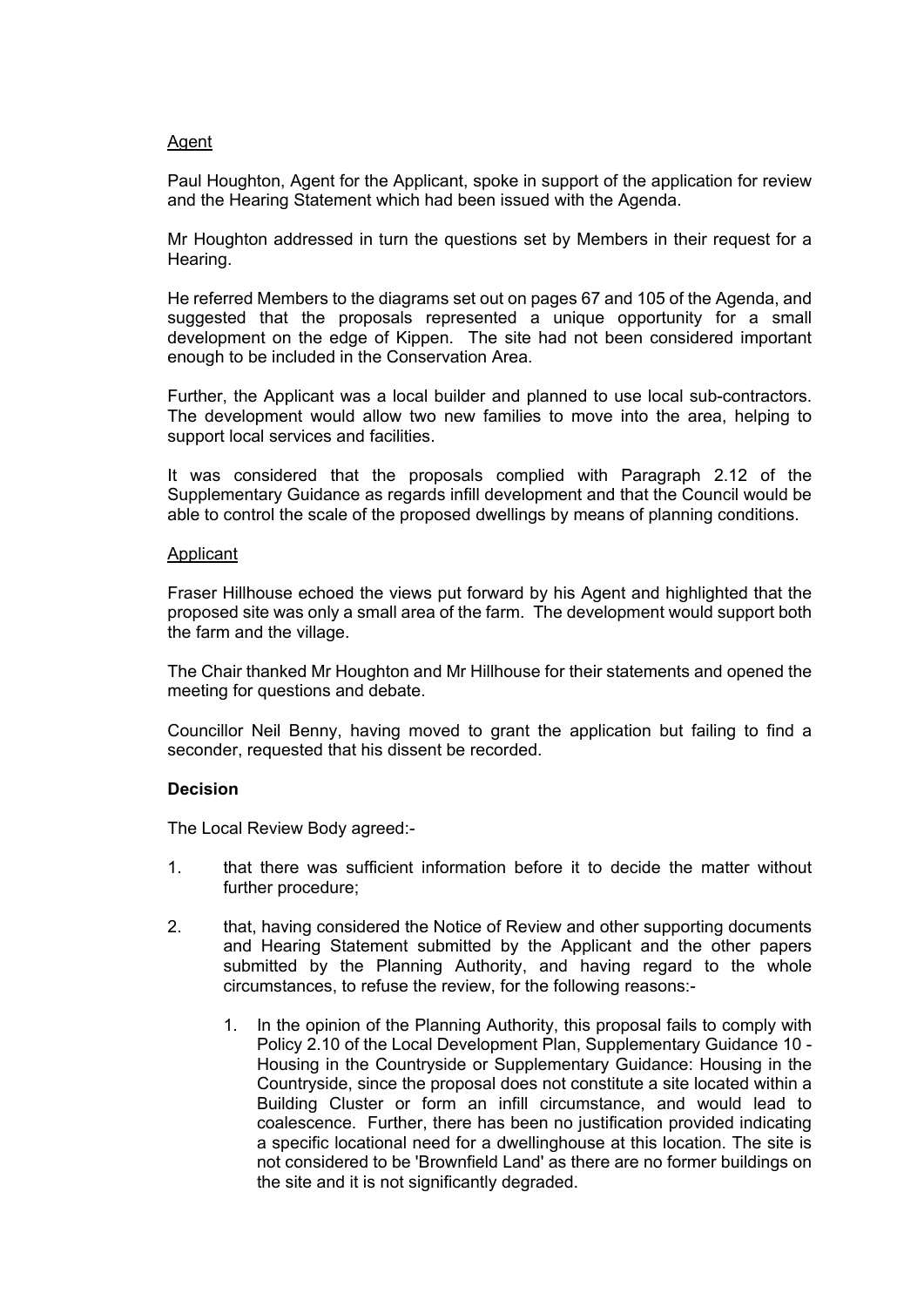- 2 In the opinion of the Planning Authority, this proposal fails to comply with Policy 7.2 of the Local Development Plan, since the rural fields are key to framing an important part of the Conservation Area setting. The development of a dwellinghouse at this location would remove the rural sense of place at this location.
- 3. to remit to the Planning Adviser and Legal Adviser to prepare and issue the Decision Notice.

# **LR143 APPLICATION FOR REVIEW ERECTION OF DWELLING HOUSE AND GARAGE (PLOT 2) LAND BETWEEN CRAIGIEBARNS AND LARNE COTTAGE, FORE ROAD, KIPPEN – FRASER HILLHOUSE APPLICATION NO: 19/00752/PPP HEARING**

At its meeting held on 27 July 2020, Members considered a Notice of Review submitted by the Applicant's Agent, seeking a review of the decision by the Appointed Officer of the Council to refuse planning permission for the erection of a dwelling house and garage (Plot 2) at Fore Road, Kippen.

At that meeting, the Local Review Body agreed:-

- 1. that there was insufficient information before it to decide the matter without further procedure;
- 2. that a Hearing take place to consider the following matters:
	- to consider definitions and interpretations of policy wording and guidance relevant to this review, as set out in the Stirling Local Development Plan Policy 2.10 Housing in the Countryside and SG Housing in the Countryside (adopted May 2020), with particular reference to:-

i) Para 1.5 of the SG which refers to proposals leading to coalescence with existing settlements, and

ii) Para 2.12 of the SG which refers to infill development;

- to invite the Applicant to explain and justify the claim of exceptional circumstances referred to in para. 1.5 of the SG relating to the application;
- 3. that the matter be duly referred to a future meeting of the Local Review Body.

Members noted the discussion as noted under the previous item, which also covered this item.

Councillor Neil Benny, having moved to grant the application but failed to find a seconder, requested that his dissent be recorded.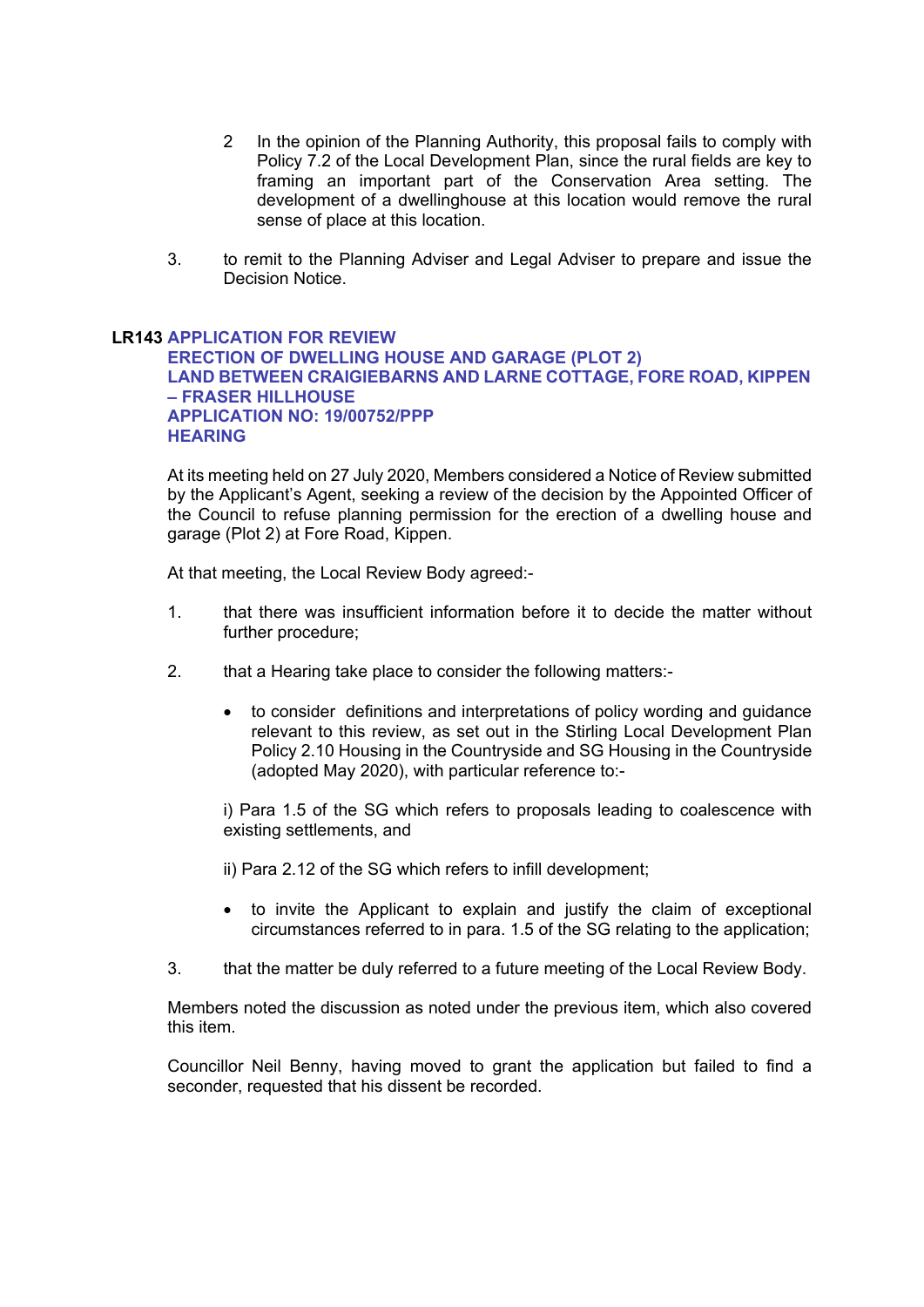# **Decision**

The Local Review Body agreed:-

- 1. that there was sufficient information before it to decide the matter without further procedure;
- 2. that, having considered the Notice of Review and other supporting documents and Hearing Statement submitted by the Applicant and the other papers submitted by the Planning Authority, and having regard to the whole circumstances, to refuse the review, for the following reasons:-
	- 1. In the opinion of the Planning Authority, this proposal fails to comply with Policy 2.10 of the Local Development Plan, Supplementary Guidance 10 - Housing in the Countryside or Supplementary Guidance: Housing in the Countryside, since the proposal does not constitute a site located within a Building Cluster or form an infill circumstance, and would lead to coalescence. Further, there has been no justification provided indicating a specific locational need for a dwellinghouse at this location. The site is not considered to be 'Brownfield Land' as there are no former buildings on the site and it is not significantly degraded.
	- 2 In the opinion of the Planning Authority, this proposal fails to comply with Policy 7.2 of the Local Development Plan, since the rural fields are key to framing an important part of the Conservation Area setting. The development of a dwellinghouse at this location would remove the rural sense of place at this location.
- 3. to remit to the Planning Adviser and Legal Adviser to prepare and issue the Decision Notice.

Mr Hillhouse and Mr Houghton left the Meeting at this point.

The Meeting adjourned at 2.25 pm and reconvened at 2.27 pm with the same Members and Officers present.

## **LR144 APPLICATION FOR REVIEW**

## **ERECTION OF DWELLING HOUSE AND GARAGE - LAND ADJACENT AND SOUTH OF 5 MANOR STEPS, MANOR POWIS ROAD, STIRLING - PAUL HOUGHTON APPLICATION NO: 19/00563/PPP**

At its meeting on 27 July 2020, Members considered a Notice of Review submitted by the Applicant's Agent, seeking a review of the decision by the Appointed Officer of the Council to refuse planning permission for the erection a dwelling house and garage at land adjacent to 5 Manor Steps, Manor Powis Road, Stirling.